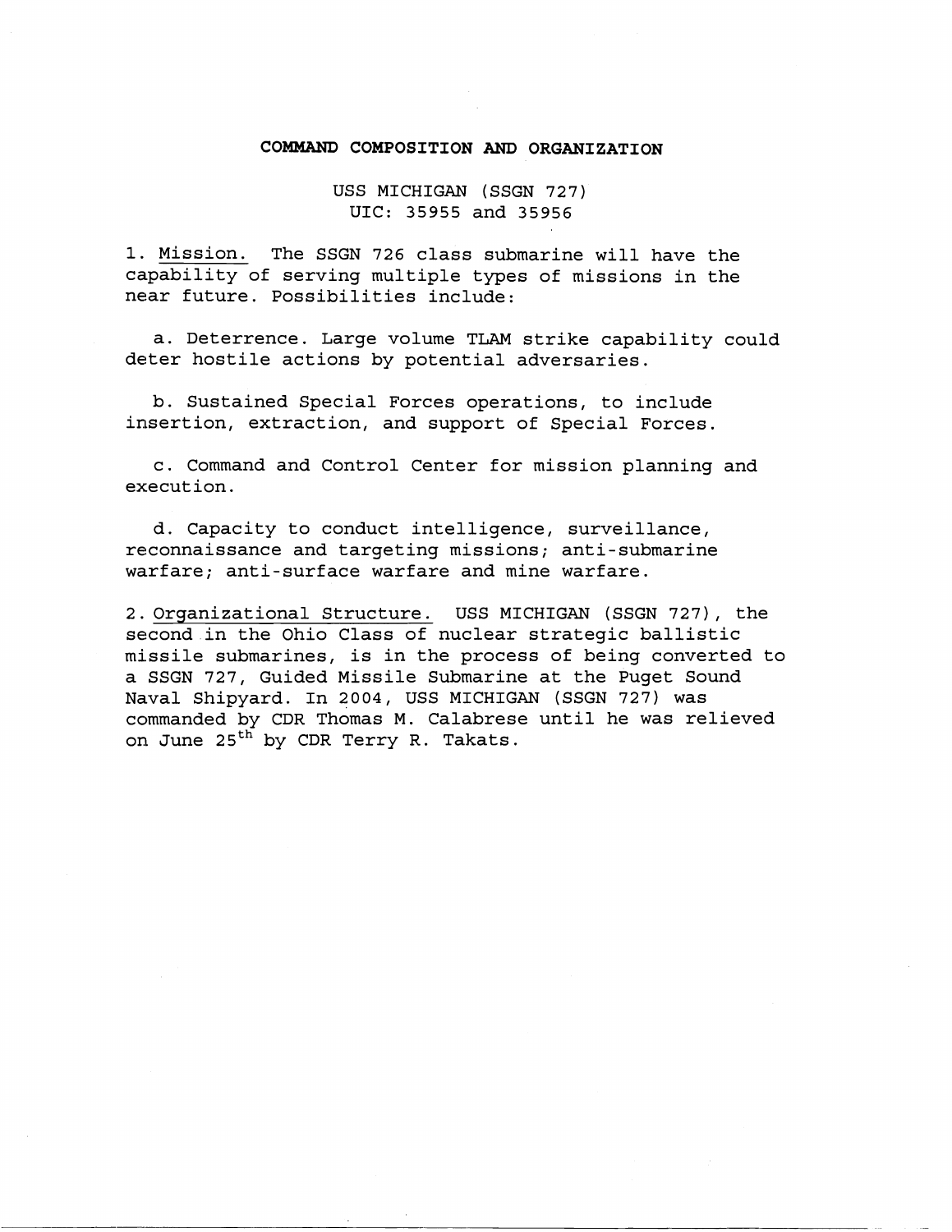## **CHRONOLOGY**

| DATE              | EVENT                                                                                                  |
|-------------------|--------------------------------------------------------------------------------------------------------|
| 01JAN04 - 02FEB04 | Strategic Weapons Offload at<br>Weapons Handling Facility, Bangor WA                                   |
| 30JAN04           | Date Officially designated Guided<br>Missile Submarine (SSGN 727)                                      |
| 02FEB04           | Relocated to Puget Sound Naval<br>Shipyard, Bremerton WA for conversion<br>to Guided Missile Submarine |
| 25JUN04           | Change of Command, CDR Calabrese<br>properly relieved by CDR Takats                                    |
| 31DEC04           | Puget Sound Naval Shipyard                                                                             |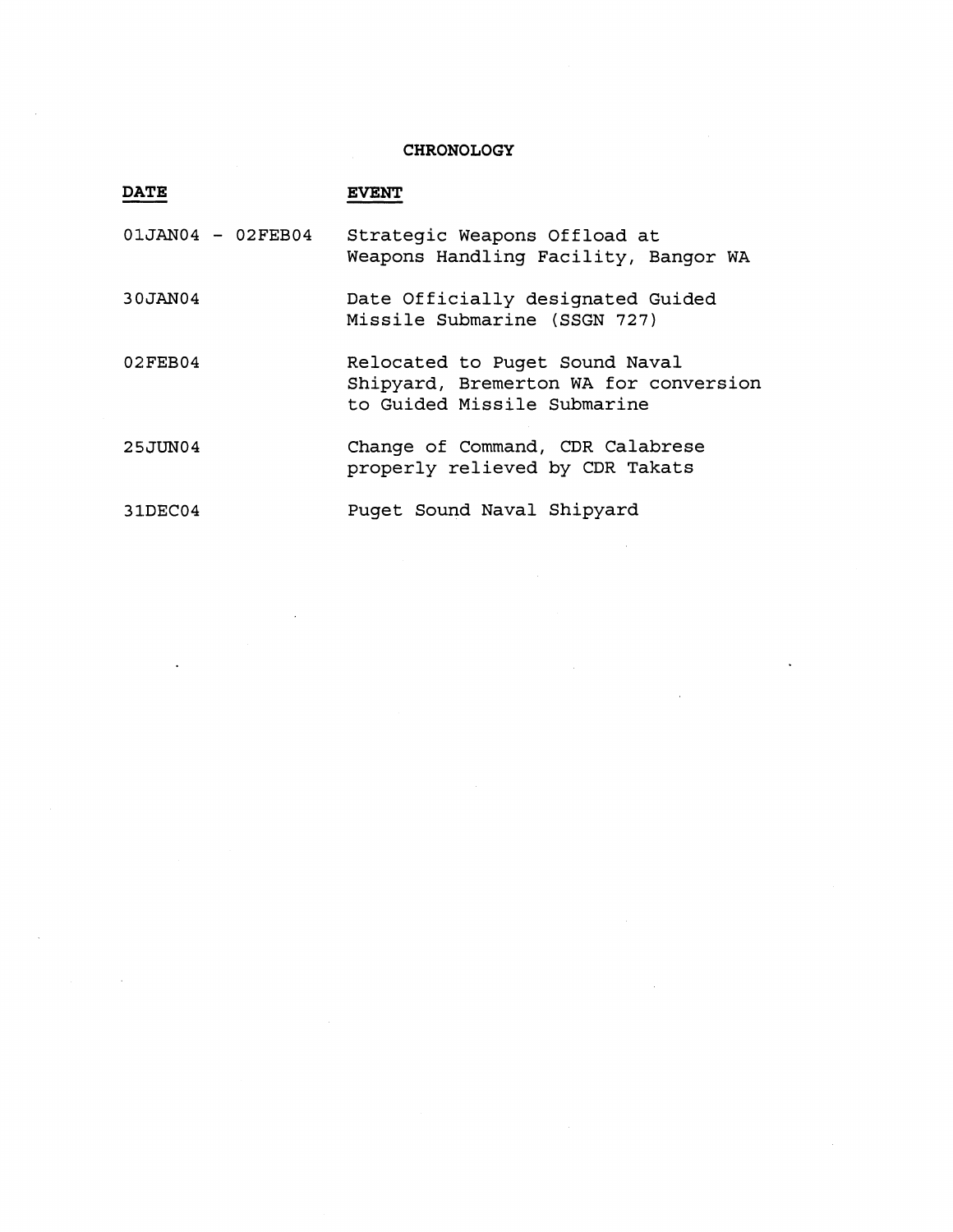## **NARRATIVE**

**No narrative is provided. The events listed in the chronology need no further amplification.**